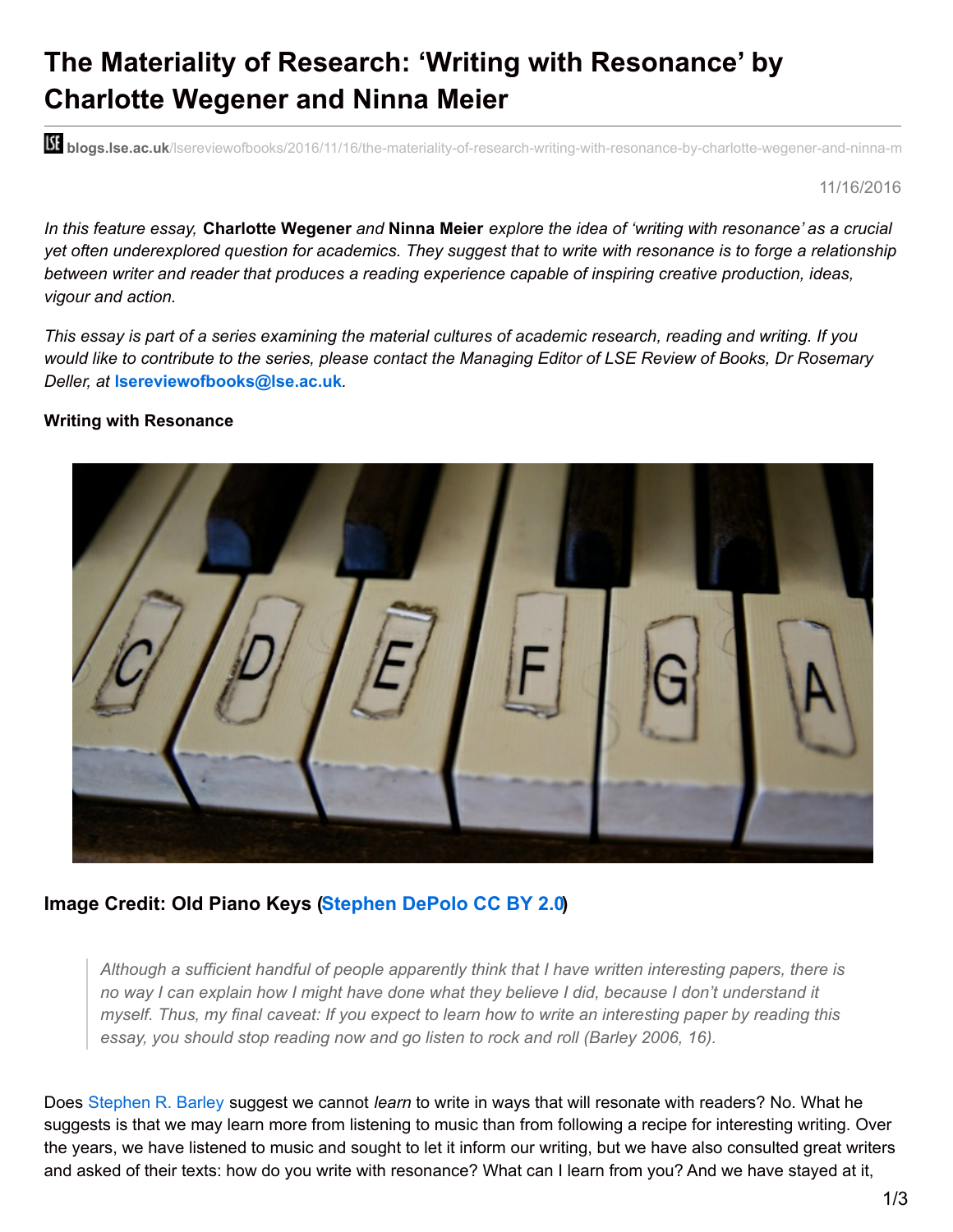pressed against the bruise continuously [\(Shapiro](http://www.groveatlantic.com/?title=Still+Writing) 2013), because we knew 'there is something *there'* to be explored, as comedian Jerry [Seinfeld](http://comediansincarsgettingcoffee.com/single-shots/comedians-going-nowhere) puts it when he talks about comedy.

As readers, we can often just know when something is well-written and will have an impact on us in some way. We may not all agree, but most people find it quite easy to say whether a text is good or bad or when a text leaves us cold or hot, even though we might have a hard time explaining what exactly it is that puts us off or turns us on. Some texts leave us feeling sick to our stomachs (consultants' evaluation reports often have this effect on employees), angry and pacing up and down the floor (if we disagree with the writer) or emotionally touched by a sentence, a situation or a story that ends up staying with us for years (novels and poetry often have this ability). Being able to do this holds a potentially very powerful key for all writers, and academics should be no exception. Academic writing is *the* method of dissemination and potential impact, yet paradoxically how to write with resonance seems to be the most under-appreciated question in academic life and work.

To remedy this, we wrote a paper in which we explore our own moments of resonance during encounters with great texts. 'Writing with [Resonance'](http://jmi.sagepub.com/content/early/2016/10/13/1056492616673911.abstract?patientinform-links=yes&legid=spjmi;1056492616673911v1) is built around letters we wrote to each other about reading and listening experiences that have resonated with us and furthered our research and writing.

We chose to share reflections and experiences usually left out of academic papers because we want to demonstrate three main points about resonance: 1) you cannot deliver resonance, you can only accomplish it with your reader through the potential relationship you offer with your text; 2) resonance arises from the *combination* of the writer, the text and the reader; and 3) a resonant encounter results in a surplus – it makes the reader *do* something that consists of, but is more than, the sum of the parts.

Perhaps this surplus is exactly what makes a text resonate with us, formed by whatever experiences we carry with us into the reading of the text and what it makes us want to do. Thus, a text that allows for resonance is not solely a transfer of knowledge. It sparks ideas, vigour and action. If this is so, then this is what we need to acknowledge as we write to achieve impact: the *way* we write influences not only the reception of our papers, but also what people will do with it. In the paper, we refer to the young Danish novelist Josefine Klougart, who writes of rereading the French writer Marguerite Duras. Her first encounter with Duras ten years earlier had been instrumental in her decision to write, and even in getting a sense of what writing means. [Klougart](https://bibliotek.dk/da/work/870971-avis%3A36104813) tells us about this encounter with a voice that resonates with her (translated from Danish):

Duras introduced me to a voice I could trust. A voice which made me think that literature first of all is borne by a voice that you simply believe in. Deceitful and affected, plain and waffling, but always in *some way present and consistent, maybe in its discontinuity and/or abruptness always a voice you* feel safe about because it has a kind of authority which cannot be ignored. A voice which can do *everything – and the things it cannot do becomes insignificant to the reader at that moment (Klougart 2014).*

This is indeed a moment of resonance. Klougart describes how this experience of resonance influences her own writing. She is staying at a writing refuge to undertake a final edit of a newly finished novel before it goes into press but instead finds herself 'irreverently' rereading Duras (switching between different novels, reading only parts of chapters) and writing new documents herself. She returns back home with an almost complete manuscript for a new novel. She did not spend as much time as planned on the editing, but instead she creates something new by making Duras's texts resonate with her during her own writing. This is what an encounter of resonance looks like to us: a reading experience that provides the power of creative production in its light.

Klougart writes fiction, but in academia this can almost feel like cheating: exploiting another person's text and using your writing skills to engage readers, as if your *own* skills and you *own* scientific contribution was not enough in itself. However, when we connect our experiences to each other and to the writing of other scholars, we place them